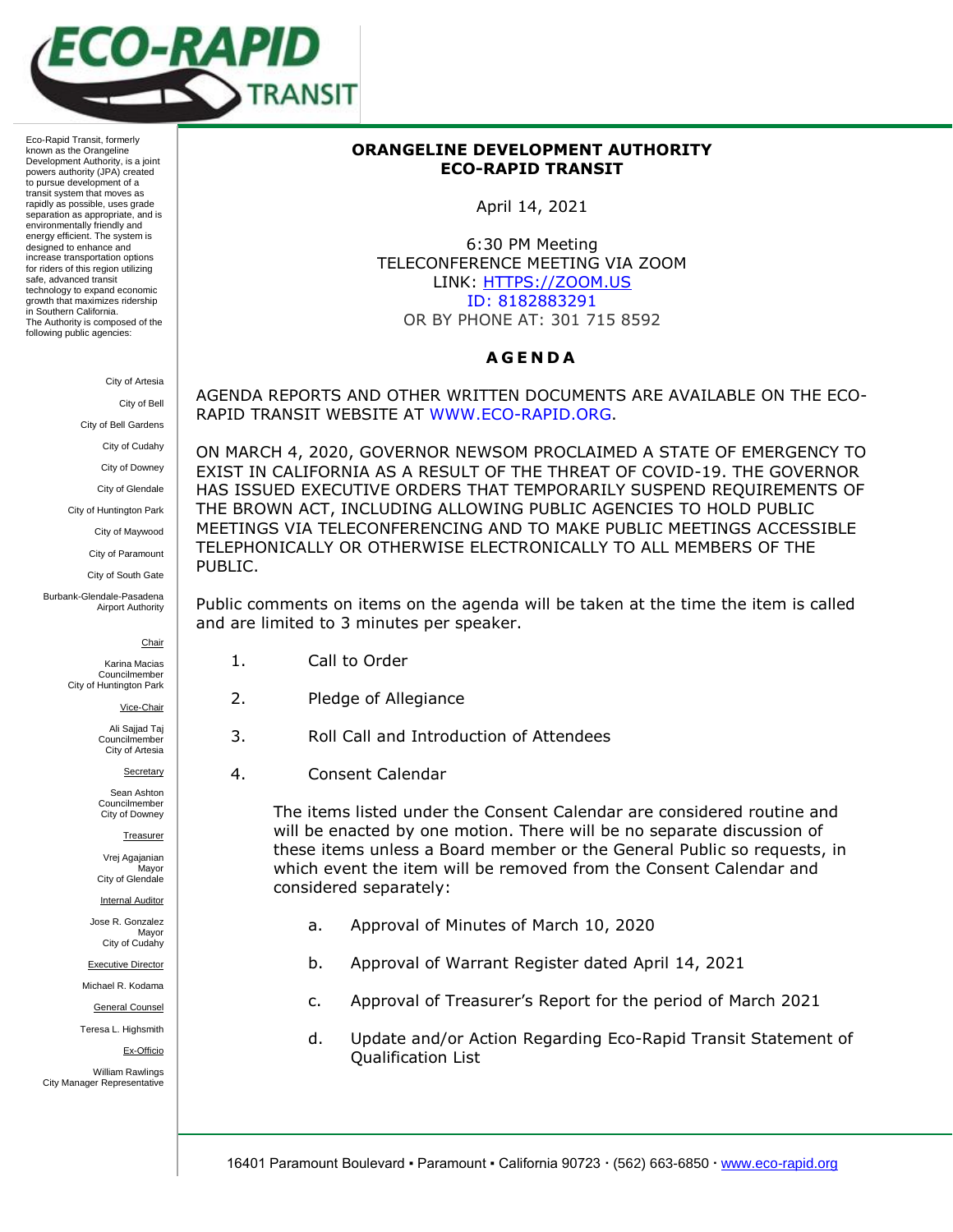

Eco-Rapid Transit, formerly known as the Orangeline Development Authority, is a joint powers authority (JPA) created to pursue development of a transit system that moves as rapidly as possible, uses grade separation as appropriate, and is environmentally friendly and energy efficient. The system is designed to enhance and increase transportation options for riders of this region utilizing safe, advanced transit technology to expand economic growth that maximizes ridership in Southern California. The Authority is composed of the following public agencies:

City of Artesia

City of Bell

City of Bell Gardens

City of Cudahy

City of Downey

City of Glendale

City of Huntington Park

City of Maywood City of Paramount

City of South Gate

Burbank-Glendale-Pasadena Airport Authority

### Chair

Karina Macias Councilmember City of Huntington Park

Vice-Chair

Ali Sajjad Taj Councilmember City of Artesia

Secretary

Sean Ashton Councilmember City of Downey

Treasurer

Vrej Agajanian **Mavor** City of Glendale

Internal Auditor

Jose R. Gonzalez Mayor City of Cudahy

Executive Director

Michael R. Kodama

General Counsel

Teresa L. Highsmith

Ex-Officio

William Rawlings City Manager Representative End of Consent Calendar

5. Public Comments

Those presenting public comments on items not on the agenda will be heard at this time

- 6. Presentation by Miguel Vargas of the Arts District Business Improvement District
- 7. Update and/or Action Regarding the Planning, Programming and Funding Sub-Committee and the Legislative Sub-Committee
- 8. Update and/or Action Regarding Safety & Security in the Eco-Rapid Transit Corridor
- 9. Approval of the Orangeline Development Authority DBA Eco-Rapid Transit Adopting Resolution No. 2021-01 Supporting the Submission of a Community Project Request to Fund a Community Safety and Security Action Program for Federal Fiscal Year 2022 Appropriations
- 10. Update and/or Action Regarding the West Santa Ana Branch Project
- 11. Update and/or Action Regarding the City of Artesia/Huntington Park Transit Oriented Development Strategic Implementation Program Governance Application
- 12. Update and/or Action Regarding Draft Budget for FY 2021-2022
- 13. Authorization to Support Senate Bill 4 (Senator Gonzalez, SB4), Broadband for All
- 14. Authorization to Oppose Senate Bill 556 (Senator Dodds SB556), Wireless Broadband Infrastructure – Removal of Local Authority of Public Rights-of-Way
- 15. Communication Items to the Board
- 16. Communication Items from the Board
- 17. Adjournment

# **NEXT MEETING: May 12, 2021 Location: TBD**

PUBLIC COMMENTS: To address the Eco-Rapid Transit Board of Directors on any agenda item, you may provide written comments by 3 p.m., December 9, 2021, via email to info@eco-rapid.org. All written comments submitted become part of the official record.

IN COMPLIANCE WITH THE AMERICANS WITH DISABILITIES ACT, IF YOU NEED SPECIAL ASSISTANCE TO PARTICIPATE IN THIS MEETING, PLEASE CONTACT THE ECO-RAPID TRANSIT OFFICE AT (562) 663-6850. NOTIFICATION 48 HOURS PRIOR